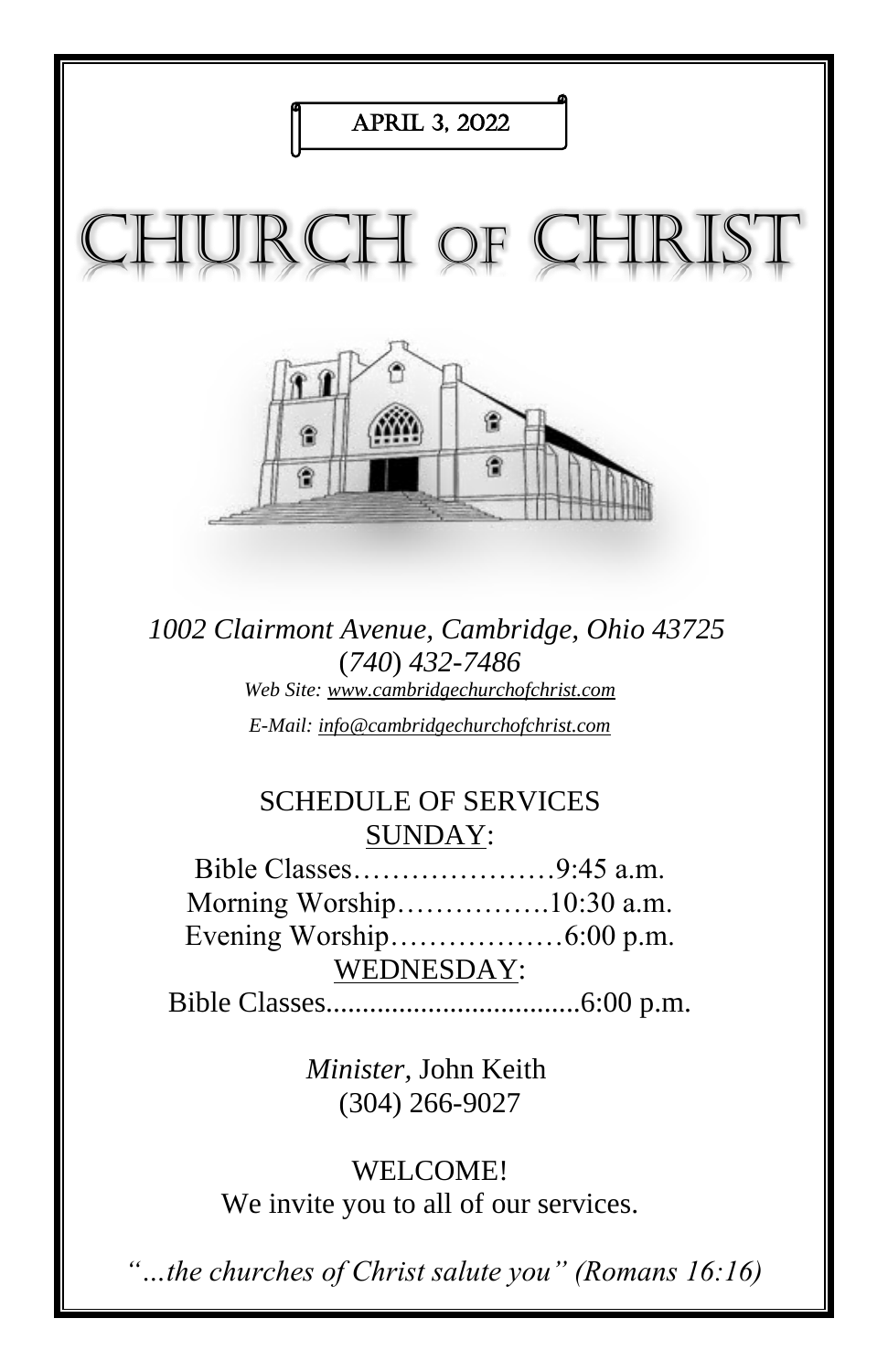#### **IS "GENDER" STILL A THING?**

In 1971, Lester Flatt and The Nashville Grass released a song titled, "I Can't Tell the Boys From the Girls". It's a ballad about a country bachelor who decided it was time to get married so he goes to the big city to find a wife. His rural character was not quite ready for the culture shock of seeing men and women with "long hair and bouncy curls", and so it became quite a frustrating process for him and made an amusing song for (most of) us.

Fast-forward fifty-one years and the situation has not gotten any clearer. Most of us grew up in a time when gender was not really a matter to be debated. I'm not talking about gender equality and women's suffrage, I'm talking about gender—g-e-n-d-e-r—male or female; boy or girl, man or woman. There is a small, but growing, number of people in the world who now question biological differences between the two genders. "Oh, wait a minute", someone will protest, "you mean there are only two"? Absolutely!

It gets confusing when the same people laud the first female this, or the first woman that, and then in the next breath debate the fairness of a man claiming to be a woman competing against real women. The duplicity is astonishing!

Recently a nominee for the United States Supreme Court was asked if she could "provide a definition for the word, 'woman'". She stated she could not provide such a definition citing that she was, "not a biologist". She admitted more than she likely cared to with that response because in so doing she acknowledged that gender is a *biological issue* and not merely a matter of personal preference.

Bible believers knew this all along. Moses, by inspiration, wrote, "*So God created man in his own image, in the image of God created he him; male and*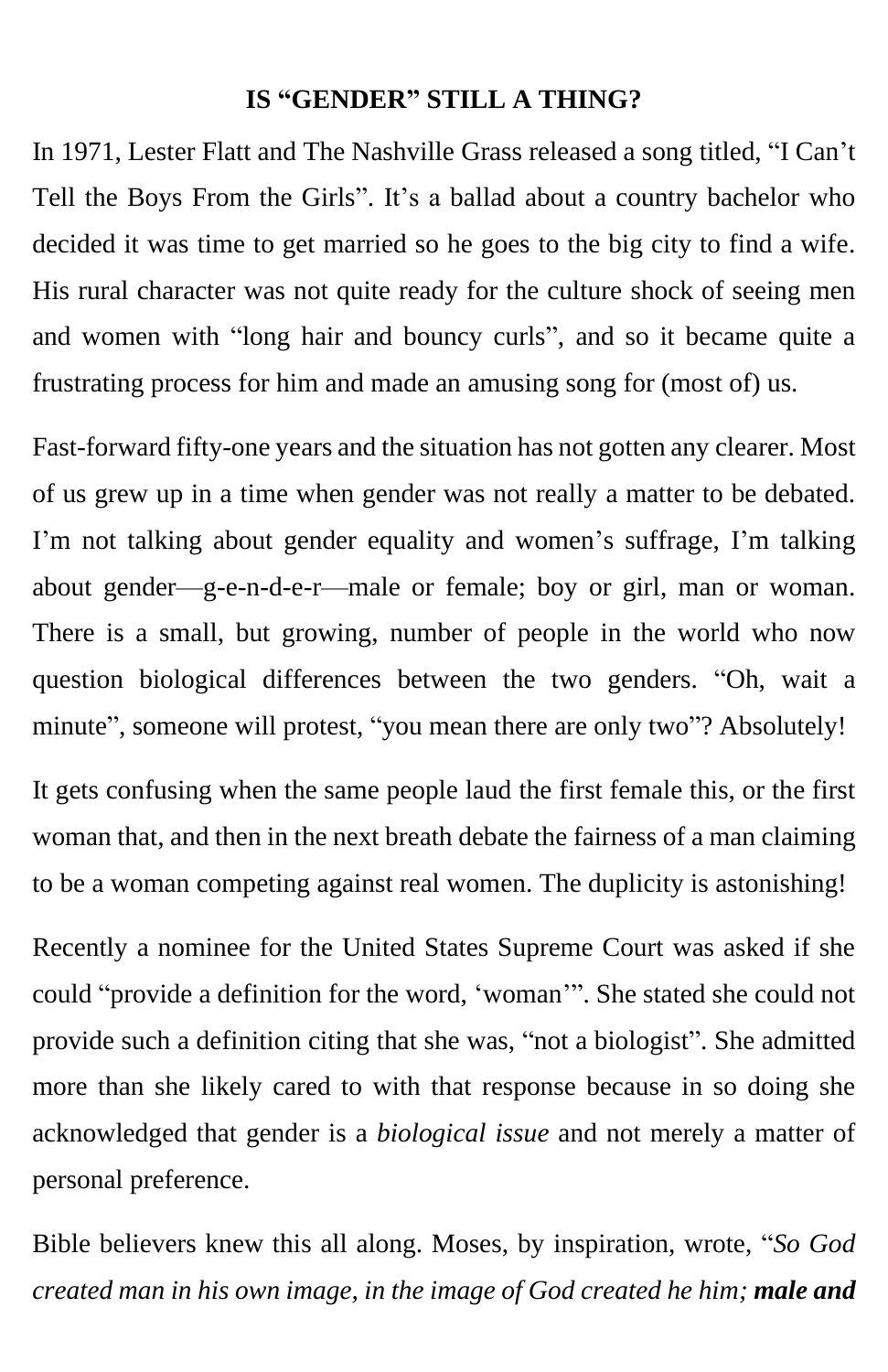*female created he them*" (Genesis 1:27 emp. added). No third gender! No fluid genders! Man did not determine his gender, God did!

Paul similarly acknowledged the "two-gender-theory" when he wrote, "*Nevertheless, to avoid fornication, let every man have his own wife, and let every woman have her own husband*" (1 Corinthians 7:2). This inspired Scripture recognizes but two genders—man and woman—and says that a man is to marry a woman, not another man, and vise-versa.

Aside from the political fallout and financial concerns (gender reassignment surgery and who must foot the bill) to be considered, this is a matter of deep importance for the Christian, for society, and for the future. Our kids are going to be dramatically harmed and confused by this dangerous notion of gender-swapping, gender denial, and gender fluidity. It has eternal consequences! Since time began, man has sought to revise and improve God's plan and man has failed every time!

Jeroboam changed nearly everything about God's command for Israel's worship and we see where that led (1 Kings 12:25ff). Now hear comes man once again unsatisfied with God's laws of nature and since the first generation of *everyone-gets-a-trophy* is now grown up and are running for office, "things have got to change"! But God said in the long ago, "*For I am the LORD, I change not*" (Malachi 3:6); and neither do His laws, and neither do genders.

It's a lamentable thing that articles like this need to be written, but we must address these and other issues which threaten the Christian worldview. Teach your children and grandchildren the Bible truth about gender. My beloved, we need to wake up, and not be "woke"—*JK*.

While the earth remaineth, seedtime and harvest, and cold and heat, and summer and winter, and day and night shall not cease (Genesis 8:22).